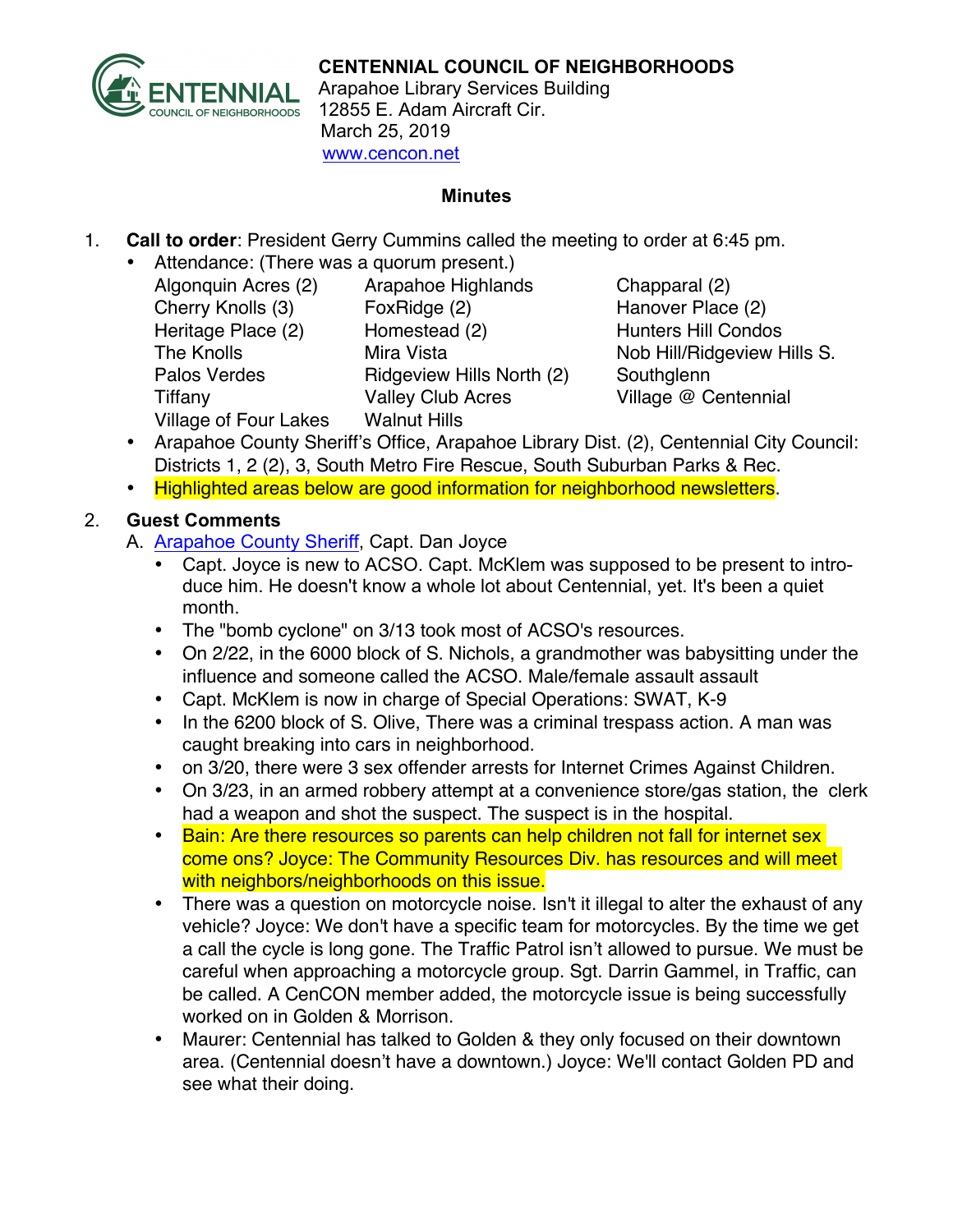- Carter: There's a group of drag racers at Parker/Arapahoe. The group claimed they had permission but, they didn't. Joyce: Drag racing is huge right now and we're working on it. We have limitations.
- Carter: What about the stop signs at Arapahoe/Helena? People blow right threw them. There was some discussion about contacting the sheriff to get some extra patrols
- CMoon: I'd like the sheriff to increase traffic control patrols because of Powell JHS at Clarkson/Dry Creek.
- B. [Arapahoe Library District,](http://www.arapahoelibraries.org/) Holly Whelan, Nicole Wilhelms
	- Holly did her presentation at this juncture and Nicole discussed Castlewood Library later.
	- The annual program One Book 4 Colorado is now called One Book Colorado.
		- $\circ$  The name of the this year's book hasn't been released, yet, but families with young children are invited to stop by any Arapahoe Libraries location April 8- April 22 to pick up a copy of it. This program is for 4-year-olds but no one checks the age of the child. The title of the book will be announced on April 8. More than 75,000 books will be distributed at Colorado's public and military libraries this year. The statewide mission is to promote early reading by giving away a book every year. For more information, check on our website.
	- There will be a Senior Resource Fair at Koelbel Lib. on 4/17, 10am-noon. From 9- 10 am, you can learn how to best explore and connect with your library card. Our senior services librarians will introduce you to 7 surprising offerings available with your library card. The event is for seniors and adult caregivers and is co-sponsored by the Centennial Senior Commission. Check the website for more info.
	- There will be a Meet the Author event on Mon.,5/6, 7-9pm, at the Embassy Suites DTC. Best -selling novelist Madeline Miller will talk about her latest book, *Circe*. The novel brings a new perspective to an epic adventure from a lesser known character in *The Odyssey*. There'll be light refreshments, books on sale from the Tattered Cover, and a book signing. Reserve your spot at [arapahoelibraries.org/](https://arapahoelibraries.org/meet-the-author-series/)  [author](https://arapahoelibraries.org/meet-the-author-series/)
	- A CenCON member thanked the library for the user friendly scanning & digitizing equipment available to the public. Whelan added, translating equipment, too.
- C. [Arapahoe Park & Rec District,](http://www.aprd.org) Delos Searle, Asst. District Manager, was absent but sent a report by email. Please, see the flyers linked below the minutes.
	- Lookout Pool improvements I'll discuss in further detail at the April meeting.
	- Irrigation systems will be activated April 1.
	- Piney Creek Hollow & Spring Creek Park Pavilions will be opened mid-April.
	- Initial planning work has begun for the playground replacement at Piney Creek **Hollow Park.**
- D. [South Metro Fire Rescue,](http://www.southmetro.org/) Kristin Eckmann, Communications Director
	- Hundreds of folks were present at the formal Station 32 (Quebec & Orchard) grand opening.
	- For those people who can't hear an alarm (clock or smoke/CO detector), the Red Cross has available "bed shakers" that will wake the person up.
	- A new recruit academy will be starting in April.
	- South Metro has 2 YouTube "channels": [a weekly vlog](https://www.youtube.com/results?search_query=south+metro+fire+vlog) and [Unscripted](https://www.youtube.com/watch?v=LACTdcE0y8s), a monthly video of firefighters in action. None of the pictures are copyrighted.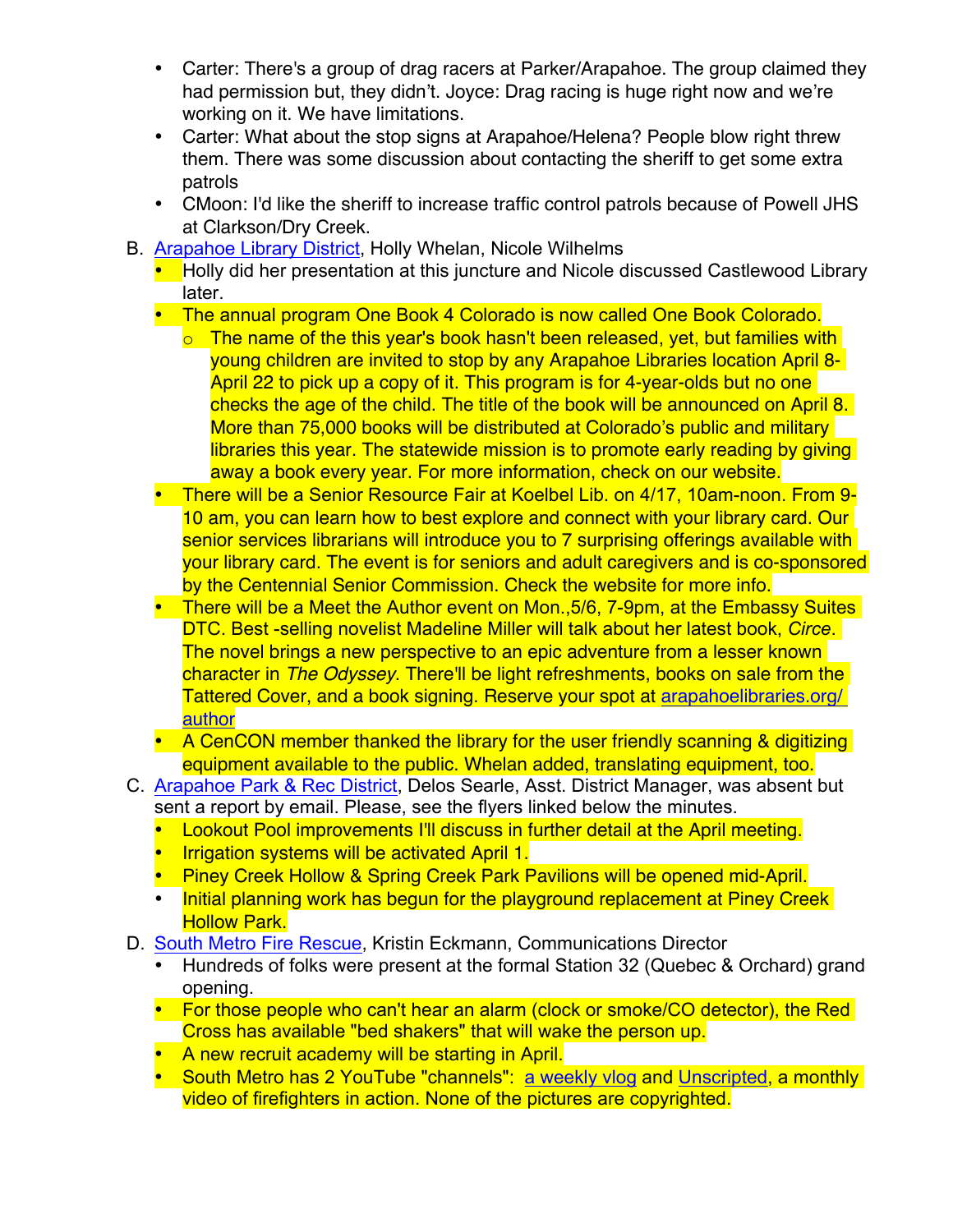- KSeymour: A neighbor of mine had fallen and couldn't get up. She called 9-1-1 and then couldn't get to the door to let the firefighters in. I was very pleasantly surprised at how careful they were not to destroy her door getting into the house. This leads to a question about keys for emergency personnel. Can someone come to our assoc. to talk to us about what we should do? Eckmann: Yes, our Community Resource people can do that.
- KSeymour: Also, at the grand opening, the personnel were distributing smoke detectors. Are they available? Eckmann: Yes, as long as the supply lasts, at our HQ on E. Mineral Cir., off of Yosemite.
- F. [South Suburban Parks & Rec District,](http://www.SSPR.org) Jamie DeBartolomeis
	- SSPR is having a punch pass sale, buy 20, get 5 free, through 4/4.
	- She highlighted several activities that are listed on the flyer linked below the minutes.
	- A CenCON member asked about liability for the BMX track they have at Lorenz Park. Noon answered that special districts are in an insurance pool. deBartolomeis added that the track is open to the public.
	- Phelps had a concern about the lack of parking at Goodson Rec. Center. deBartolomeis: We expanded our parking to the west of the building and there's nothing further we can do. As an aside, SSPR has the largest Silver Sneakers program in the state.
	- RLivigston: Is the parking lot south of the Sports Dome being rented out? Noon: Yes, Kuni Honda is using it.
	- Spaulding: What will happen to the current ice arena when the new one opens? deBartolomeis: We hope to repurpose it but, the land under it is n permafrost. We'll have to see.
	- Cummins: Has it been decided, yet, if the new ice arena will have 2 or 3 sheets? deBartolomeis: Not yet.

### G. [City of Centennial](http://www.centennialco.gov)

- We had 4 City Council members present so, Cummins offered them a chance to speak.
- Tammy Maurer, Dist. 2, briefly discussed the joint meeting Council had will the Planning & Zoning Commission on next steps for Centennial NEXT.
- Candace Moon, Dist. 1, talked about the totally overpopulated Streets at South-Glenn Community Meeting with 500 people present. There was a lot of discontent about not being able to see the material or talk to the developers. The Community Development Dept. has decided that there will be at least 1 more public meeting and possibly 2. Moon urged people to send questions and comments to mgradis@centennialco.gov, the planner in charge of it. There was much more discussion.
- Mike Sutherland, Dist. 3, said the city was discussing better outreach on development projects. The Jones District, area between IKEA & the Dry Creek light rail station, had a community meeting 3/28 at Good Shepherd Episcopal Church, 6-8 pm.
- Carrie Penaloza, Dist. 2, did not speak.

### 3. A. **Castlewood Library Renovation**

- Nicole Wilhelms, Manager of Castlewood & Southglenn Libraries, and Jose Ortiz, Manager of Facilities, discussed this renovation.
- The HVAC system is at it's end of life and the Maker Space is outgrown. Now is a good time to see what can be done for the building and land.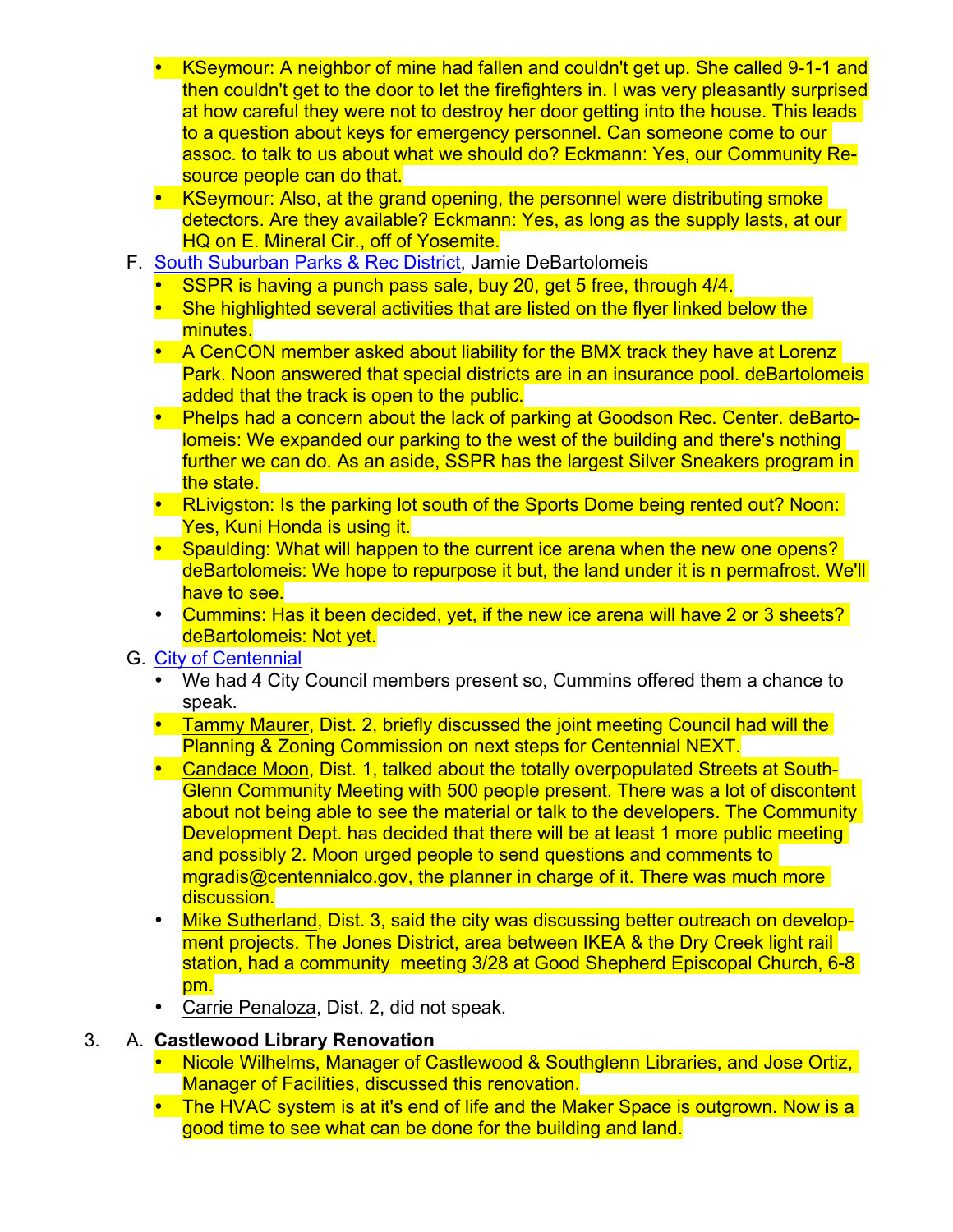- ALD will be remodeling the interior and improving the traffic flow & safety of the parking lot. They need a car accessibly book drop.
- In the interior, they will work to get more natural light inside, make several zones (noisy/quite), try to include a cafe. The design should be completed summer-ish, to start construction late 2019 into 2020. It should be completed in late 2020. The library will be closed during construction.
- B. **Open Topic**: Discussion on any topic of interest or concern to members
	- Moon briefly told of the upcoming FAA meeting on the proposed changes to air traffic at DIA and the surrounding small airports. There will be public comment taken on 5/2 at the Aurora Municipal building, 15151 E Alameda Pky, Aurora, 4- 8pm. There will be more meetings but, this is the only one about which we have info.
	- TLC Meals on Wheels is looking for a new site. Ames School, which they've used for 5 years is going to be demolished and rebuilt to use as a school again. They will need a commercial kitchen to serve up to 800 clients a week. They have a Go Fund Me page to help raise the money they'll need for the move.
	- Carter: Make sure you comment on any land development in your vicinity or the City won't use us as a referral!
	- There followed a whole lot of discussion on the duties of CenCON members regarding land development and the part of CenCON in the City.

# 4. **CenCON Business**

- A. President's report, Gerry Cummins
	- CenCON dues (\$30 annually) are due by April 1 and **must** be accompanied by a membership form linked below these minutes.
	- The Community Associations Institute is notifying HOAs about new document disclosure requirements under real estate sales contracts. Please, see the document linked below these minutes.
- B. 1st Vice President, Nancy Nickless
- C. Secretary, Andrea Suhaka
	- A motion was made and seconded to approve the February minutes as emailed. (Doerr/Phelps)
- D. Treasurers' report, Submitted by Debbie Rasor
	- Dated 3/24/19 at Wells Fargo Bank
	- Balance Forward: \$1,750.62
	- Deposits: 90.00
	- Interest Income: 0.00
	- Expenses: 0.00<br>• Ending Balance: \$1,840.62
	- Ending Balance:
	- There are 3 paid members: Arapahoe Highlands CA, Ridgeview Hills North CA, Smoky Hill HOA
	- 2 more members paid at the meeting
- E. **Plans**, Rhonda Livingston, 2nd VP: Nothing further
	- **Community Meeting** Open House, March 28, 6 8:00 pm, Good Shepherd Episcopal Church, 8545 E,. Dry Creek Rd.
		- $\circ$  The Jones District is proposing changes to the Regulating Plan. It is located on 42 acres west of I-25, north of IKEA. The Regulating Plan includes rules about what can be built including building heights, street layout, and open space. Currently, the District has one new building – a 306-unit luxury apartment building. 36 acres remain vacant. Introductory presentations on proposed changes will be at 6:15 & 7:15.